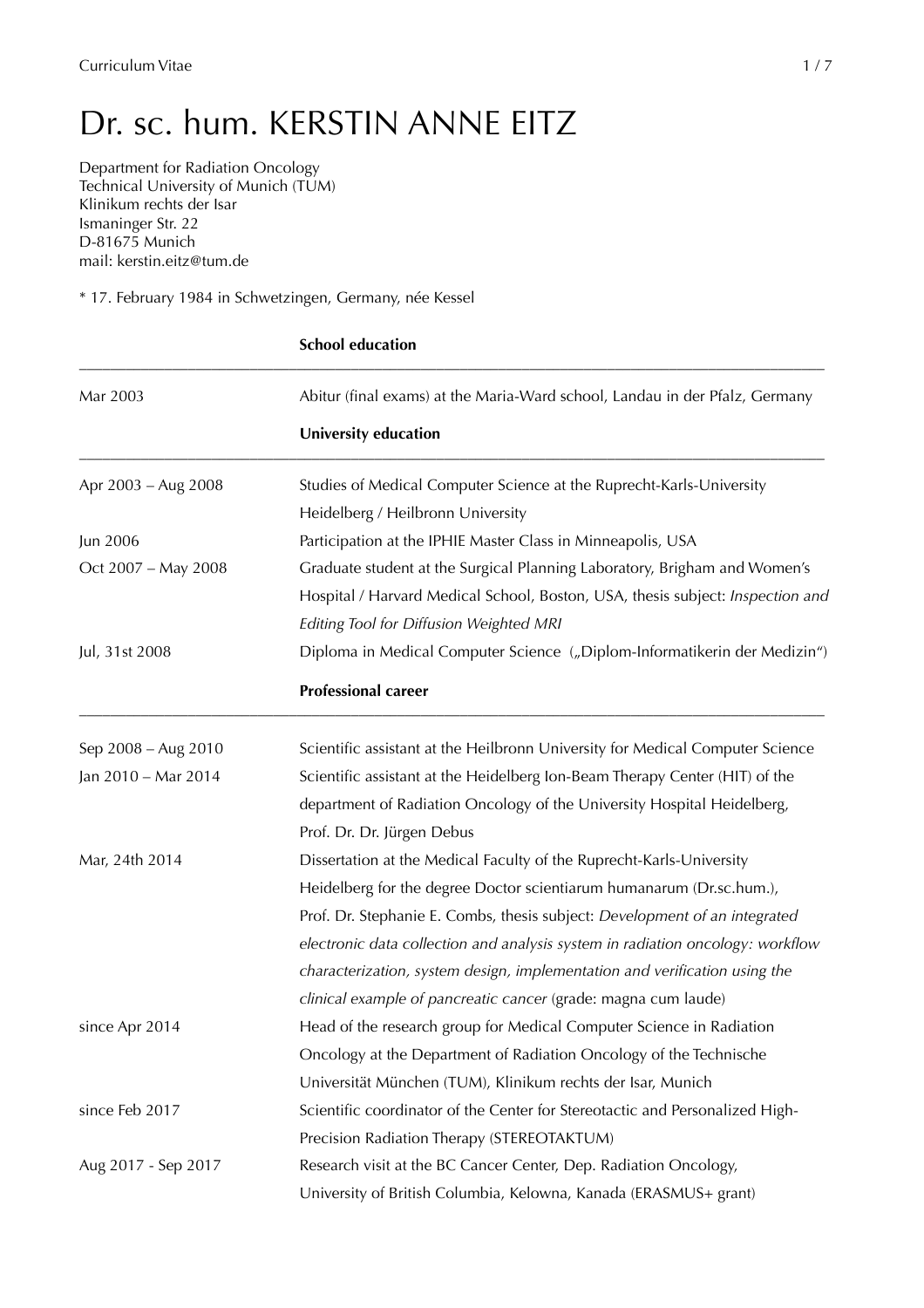### Curriculum Vitae 2 / 7

## Awards, Scholarships and Certificates

| Sep 2007  | Scholarship of the Lions Club Heilbronn / Franken                            |
|-----------|------------------------------------------------------------------------------|
| Aug 2017  | ERASMUS+ Staff Mobility Grant for Training                                   |
| June 2018 | DEGRO Innovation Award 2018                                                  |
| Oct 2018  | Certificate "Leadership Academy for Professors and leading research manager" |
|           | from the TUM School of Management                                            |

# Teaching

| Doctoral seminar in radiation oncology                          | 5 units à 60 min each semester          |
|-----------------------------------------------------------------|-----------------------------------------|
| Lecture "Research management" (Master Radiation Biology)        | 5 units à 90 min during winter semester |
| Lecture "Introduction to Clinical studies" for medical students | 1 unit à 90 min each semester           |

### Supervised theses

| Dr. med.          |                                                                                                                                                                                              |                         |
|-------------------|----------------------------------------------------------------------------------------------------------------------------------------------------------------------------------------------|-------------------------|
| Rebecca Asadpour  | RandOmized Study Exploring the combination of radioTherapy with Two<br>types of Acupuncture treatment: The ROSETTA Trial                                                                     | completed<br>published  |
| Geraldine Bihoi   | Influence of the dose applied to the cochlea during radiotherapy of the<br>vestibular schwannoma and its effect on hearing preservation                                                      | completed               |
| Andrea Deichl     | Long-term outcome after stereotactic radiotherapy of brain metastases                                                                                                                        | completed,<br>published |
| Hanna Fischer     | High-precision radiotherapy for meningiomas: long-term results and<br>patient-reported outcome                                                                                               | completed<br>published  |
| Frederik Fuchs    | Adaptive radiotherapy in prostate cancer patients: volume and dose<br>variations with regard to an individualized radiotherapy (iRT) concept                                                 | completed<br>published  |
| Rebekka Grosser   | Long term follow-up and patient reported outcome (PRO) of patients<br>treated with body stereotactic radiotherapy                                                                            | completed<br>published  |
| Josefine Hesse    | Evaluation of toxicity as well as [18F]FET-PET and MRI assessed<br>recurrence pattern in patients with high-grade glioma                                                                     | ongoing,<br>published   |
| Christoph Knie    | Neoadjuvant radiotherapy of soft tissue sarcoma at extremities                                                                                                                               | completed,<br>published |
| Sabrina Lettner   | Use of Complementary and Alternative Medicine (CAM) as Part of the<br>Oncological Treatment: Survey about Patients' Attitude towards CAM in a<br>University-Based Oncology Center in Germany | completed,<br>published |
| Teresa Neff       | Long-term outcome after neutron therapy                                                                                                                                                      | completed               |
| Elena Salfelder   | Outcome und toxicity of after tomotherapy of paediatric patients                                                                                                                             | ongoing                 |
| Hannah Scholz     | Comparision of current prognostic scores in glioblastoma                                                                                                                                     | ongoing                 |
| Anna Schmidt      | Retrospective analysis of all patients at Klinikum rechts der Isar, Munich<br>treated with brain/ head neck stereotactic radiotherapy since introduction<br>in 2000                          | completed               |
| Theresa Voglhuber | Patterns-of-Care and Outcome-Analyses after Radiotherapy of Abdominal<br>Metastases                                                                                                          | ongoing                 |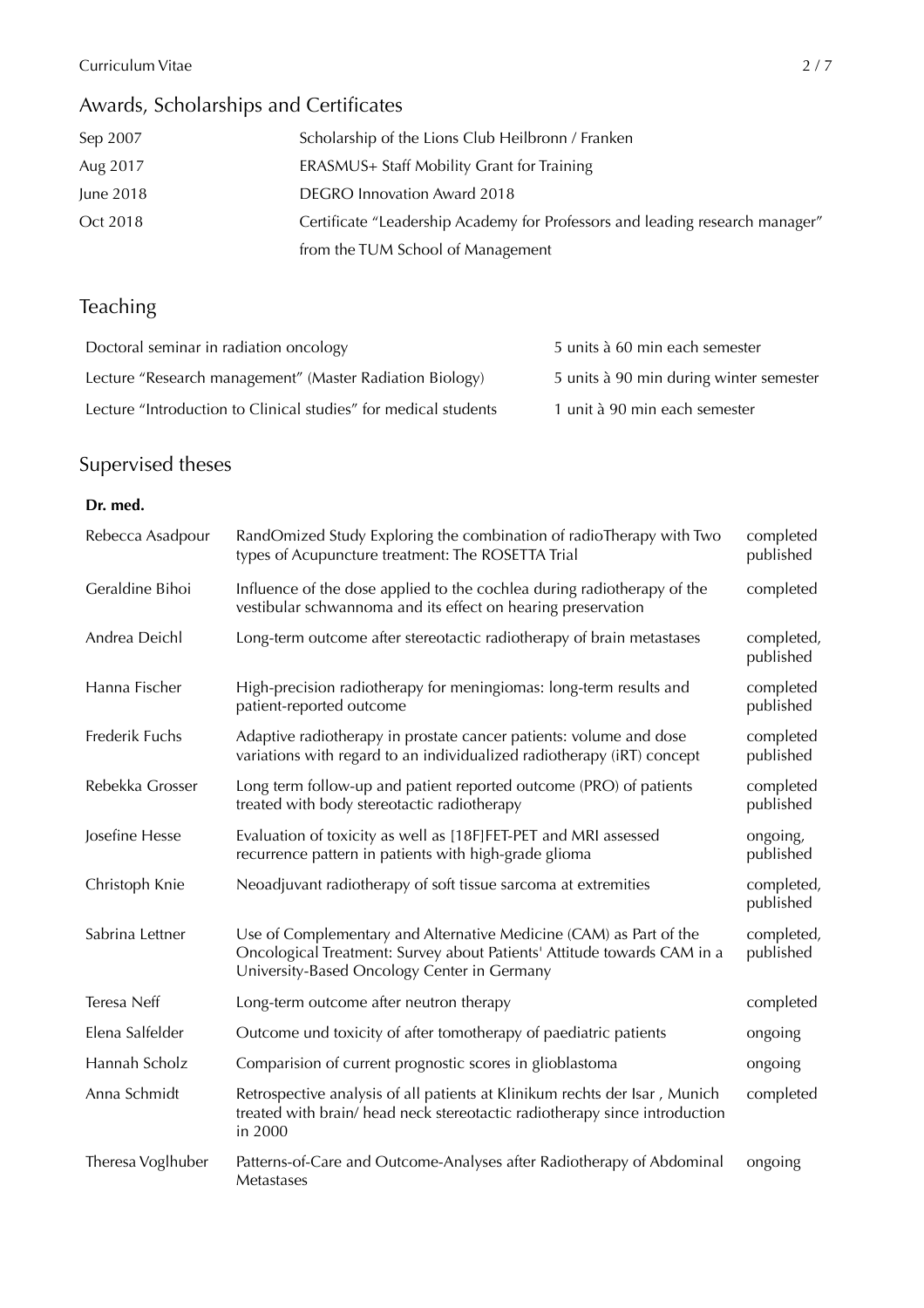| Dr. med. dent. |                                                                                                                                                                                 |                                      |
|----------------|---------------------------------------------------------------------------------------------------------------------------------------------------------------------------------|--------------------------------------|
| Chaline May    | Relevance of MRI during radiation therapy in terms of tumor geometry and completed<br>changes in organs at risk (OARs) for patients with carcinoma of the head<br>and neck area |                                      |
| <b>B.</b> Sc.  |                                                                                                                                                                                 |                                      |
| Anna Alles     | Develeopment and validation of a mobile application (app) for iOS and<br>Swift 2.0 to document quality of life of oncological patients                                          | completed,<br>published<br>grade 1.3 |

### Publications

### **Original paper, Pubmed listed**

- 1. Voglhuber T, **Kessel KA**, Oechsner M, Vogel MME, Gschwend JE,Combs SE: 'Single-institutional outcomeanalysis of low-dose stereotactic body radiation therapy (SBRT) of adrenal gland metastases', BMC Cancer, 2020, 20, (1), pp. 536
- 2. Rusthoven CG, Yamamoto M, Bernhardt D, Smith DE, Gao D, Serizawa T, Yomo S, Aiyama H, Higuchi Y, Shuto T, Akabane A, Sato Y, Niranjan A, Faramand AM, Lunsford LD, McInerney J, Tuanquin LC, Zacharia BE, Chiang V, Singh C, Yu JB, Braunstein S, Mathieu D, Touchette CJ, Lee CC, Yang HC, Aizer AA, Cagney DN, Chan MD, Kondziolka D, Bernstein K, Silverman JS, Grills IS, Siddiqui ZA, Yuan JC, Sheehan JP, Cordeiro D, Nosaki K, Seto T, Deibert CP, Verma V, Day S, Halasz LM, Warnick RE, Trifiletti DM, Palmer JD, Attia A, Li B, Cifarelli CP, Brown PD, Vargo JA, Combs S, **Kessel KA**, Rieken S, Patel S, Guckenberger M, Andratschke N, Kavanagh BD, Robin TP: 'Evaluation of First-line Radiosurgery vs Whole-Brain Radiotherapy for Small Cell Lung Cancer Brain Metastases: The FIRE-SCLC Cohort Study', JAMA Oncol, 2020
- 3. **Kessel KA**, Grosser RCE, Kraus KM, Hoffmann H, Oechsner M, Combs SE: 'Stereotactic body radiotherapy (SBRT) in patients with lung metastases - prognostic factors and long-term survival using patient self-reported outcome (PRO)', BMC Cancer, 2020, 20, (1), pp. 442
- 4. Straube C, **Kessel KA**, Antoni S, Gempt J, Meyer B, Schlegel J, Schmidt-Graf F, Combs SE: 'A balanced score to predict survival of elderly patients newly diagnosed with glioblastoma', Radiat Oncol, 2020, 15, (1), pp. 97
- 5. **Kessel KA**, Weber W, Yakushev I, Fischer H, Voglhuber T, Diehl C, Straube C, Zimmer C, Wiestler B, Gempt J, Meyer B, Combs SE: 'Integration of PET-imaging into radiotherapy treatment planning for low-grade meningiomas improves outcome', Eur J Nucl Med Mol Imaging, 2020, 47, (6), pp. 1391-1399
- 6. Borm KJ, **Kessel KA**, Devecka M, Muench S, Straube C, Schiller K, Schuttrumpf L, Dapper H, Woller B, Pigorsch S,Combs SE: 'Variability in lymph node irradiation in patients with breast cancer-results from a multi-center survey in German-speaking countries', Strahlenther Onkol, 2020, 196, (1), pp. 15-22
- 7. **Kessel KA**, Diehl CD, Oechsner M, Meyer B, Gempt J, Zimmer C, Schmidt-Graf F, Combs SE: Patient-Reported Outcome (PRO) as an Addition to Long-Term Results after High-Precision Stereotactic Radiotherapy in Patients with Secreting and Non-Secreting Pituitary Adenomas: A Retrospective Cohort Study up to 17-Years Follow-Up. Cancers 2019, 11(12).
- 8. Vogel MME, **Kessel KA**, Schiller K, Devecka M, Gschwend JE, Weichert W, Wilkens JJ, Combs SE: Adjuvant versus early salvage radiotherapy: outcome of patients with prostate cancer treated with postoperative radiotherapy after radical prostatectomy. Radiat Oncol 2019, 14(1):198.
- 9. Scharl S, Kirstein A, **Kessel KA**, Duma MN, Oechsner M, Straube C, Combs SE: Cavity volume changes after surgery of a brain metastasis-consequences for stereotactic radiation therapy. Strahlenther Onkol 2019, 195(3):207-217.
- 10.Vogel MME, **Kessel KA**, Gschwend JE, Weichert W, Wilkens JJ, Combs SE: Early and late toxicity profiles of patients receiving immediate postoperative radiotherapy versus salvage radiotherapy for prostate cancer after prostatectomy. Strahlenther Onkol 2019, 195(2):131-144.
- 11.Lämmer F, Delbridge C, Würstle S, Neff F, Meyer B, Schlegel J, **Kessel KA**, Schmid TE, Schilling D, Combs SE. Cytosolic Hsp70 as a biomarker to predict clinical outcome in patients with glioblastoma. PLoS One. 2019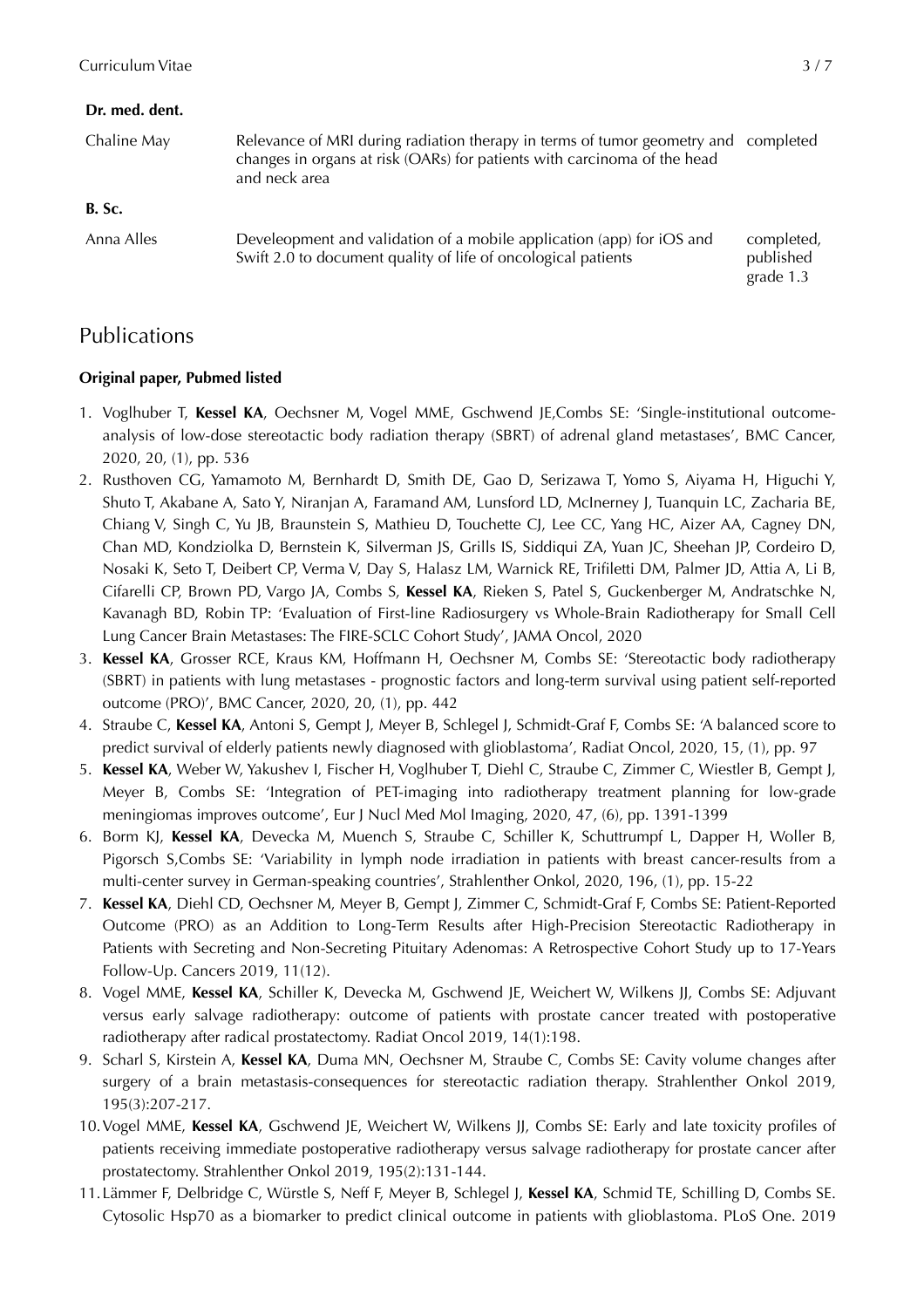Aug 20;14(8):e0221502.

- 12.Scharl S, Kirstein A, **Kessel KA**, Diehl C, Oechsner M, Straube C, Meyer B, Zimmer C, Combs SE.Stereotactic irradiation of the resection cavity after surgical resection of brain metastases - when is the right timing? Acta Oncol. 2019, 58(12):1714-1719.
- 13.Straube C, **Kessel KA**, Zimmer C, Schmidt-Graf F, Schlegel J, Gempt J, Meyer B, Combs SE. A Second Course of Radiotherapy in Patients with Recurrent Malignant Gliomas: Clinical Data on Re-irradiation, Prognostic Factors, and Usefulness of Digital Biomarkers. Curr Treat Options Oncol. 2019 19;20(9):71.
- 14.Fuchs F, Habl G, Devecka M, Kampfer S, Combs SE, **Kessel KA**: Interfraction variation and dosimetric changes during image-guided radiation therapy in prostate cancer patients. Radiat Oncol J 2019, 37:127–133.
- 15.Peeken JC, Knie C, **Kessel KA**, Habermehl D, Kampfer S, Dapper H, Devecka M, Eisenhart-Rothe von R, Specht K, Weichert W, Wörtler K, Knebel C, Wilkens JJ, Combs SE. Neoadjuvant image-guided helical intensity modulated radiotherapy of extremity sarcomas - a single center experience. Radiat Oncol 2019; 14:  $2<sub>1</sub>$
- 16.Peeken JC, Goldberg T, Pyka T, Bernhofer M, Wiestler B, **Kessel KA**, Tafti PD, Nüsslin F, Braun AE, Zimmer C, Rost B, Combs SE. Combining multimodal imaging and treatment features improves machine learning-based prognostic assessment in patients with glioblastoma multiforme. Cancer Med 2019, 8(1):128-136.
- 17.Wank M, Schilling D, Schmid TE, Meyer B, Gempt J, Barz M, Schlegel J, Liesche F, **Kessel KA**, Wiestler B, Bette S, Zimmer C, Combs SE. Human Glioma Migration and Infiltration Properties as a Target for Personalized Radiation Medicine. Cancers 2018; 10: 456.
- 18.**Kessel KA**, Vogel MME, Kessel C, Bier H, Biedermann T, Friess H, Herschbach P, Eisenhart-Rothe von R, Meyer B, Kiechle M, Keller U, Peschel C, Bassermann F, Schmid R, Schwaiger M, Combs SE. Cancer clinical trials – Survey evaluating patient participation and acceptance in a university-based Comprehensive Cancer Center (CCC). Clinical and Translational Radiation Oncology 2018; 13: 44–9.
- 19.**Kessel KA**, Klein E, Hack CC, Combs SE. Complementary medicine in radiation oncology : German health care professionals' current qualifications and therapeutic methods. Strahlenther Onkol 2018; 194: 904–10.
- 20.Straube C, **Kessel KA,** Schmidt-Graf F, Krieg SM, Meyer B, Gempt J, Combs SE. A trend towards a more intense adjuvant treatment of low-grade-gliomas in tertiary centers in Germany after RTOG 9802 - results from a multi-center survey. BMC Cancer 2018; 18: 907.
- 21.Combs SE, Niyazi M, Adeberg S, Bougatf N, Kaul D, Fleischmann DF, Grün A, Fokas E, Rödel CM, Eckert F, Paulsen F, Oehlke O, Grosu A-L, Seidlitz A, Lattermann A, Krause M, Baumann M, Guberina M, Stuschke M, Budach V, Belka C, Debus J, **Kessel KA**. Re-irradiation of recurrent gliomas: Pooled analysis and validation of an established prognostic score - Report of the Radiation Oncology Group (ROG) of the German Cancer Consortium (DKTK). Cancer Med 2018; 18: 549.
- 22.Peeken JC, Hesse J, Haller B, Kessel KA, Nüsslin F, Combs SE. Semantic imaging features predict disease progression and survival in glioblastoma multiforme patients. Strahlenther Onkol 2018; 194: 580–90.
- 23.Shafie El RA, Czech M, **Kessel KA**, Habermehl D, Weber D, Rieken S, Bougatf N, Jäkel O, Debus J, Combs SE. Evaluation of particle radiotherapy for the re-irradiation of recurrent intracranial meningioma. Radiat Oncol 2018; 13: 86.
- 24.Shafie El RA, Czech M, **Kessel KA**, Habermehl D, Weber D, Rieken S, Bougatf N, Jäkel O, Debus J, Combs SE. Clinical outcome after particle therapy for meningiomas of the skull base: toxicity and local control in patients treated with active rasterscanning. Radiat Oncol 2018; 13: 54.
- 25.Peeken JC, Goldberg T, Knie C, Komboz B, Bernhofer M, Pasa F, **Kessel KA**, Tafti PD, Rost B, Nüsslin F, Braun AE, Combs SE. Treatment-related features improve machine learning prediction of prognosis in soft tissue sarcoma patients. Strahlenther Onkol 2018; 141: 105.
- 26.**Kessel KA**, Vogel MM, Alles A, Dobiasch S, Fischer H, Combs SE. Mobile App Delivery of the EORTC QLQ-C30 Questionnaire to Assess Health-Related Quality of Life in Oncological Patients: Usability Study. JMIR Mhealth Uhealth 2018; 6: e45.
- 27.Combs SE, **Kessel KA**, Hesse J, Straube C, Zimmer C, Schmidt-Graf F, Schlegel J, Gempt J, Meyer B. Moving Second Courses of Radiotherapy Forward: Early Re-Irradiation After Surgical Resection for Recurrent Gliomas Improves Efficacy With Excellent Tolerability. Neurosurgery 2018; 158: 545.
- 28.Niyazi M, Adeberg S, Kaul D, Boulesteix A-L, Bougatf N, Fleischmann DF, Grün A, Krämer A, Rödel CM,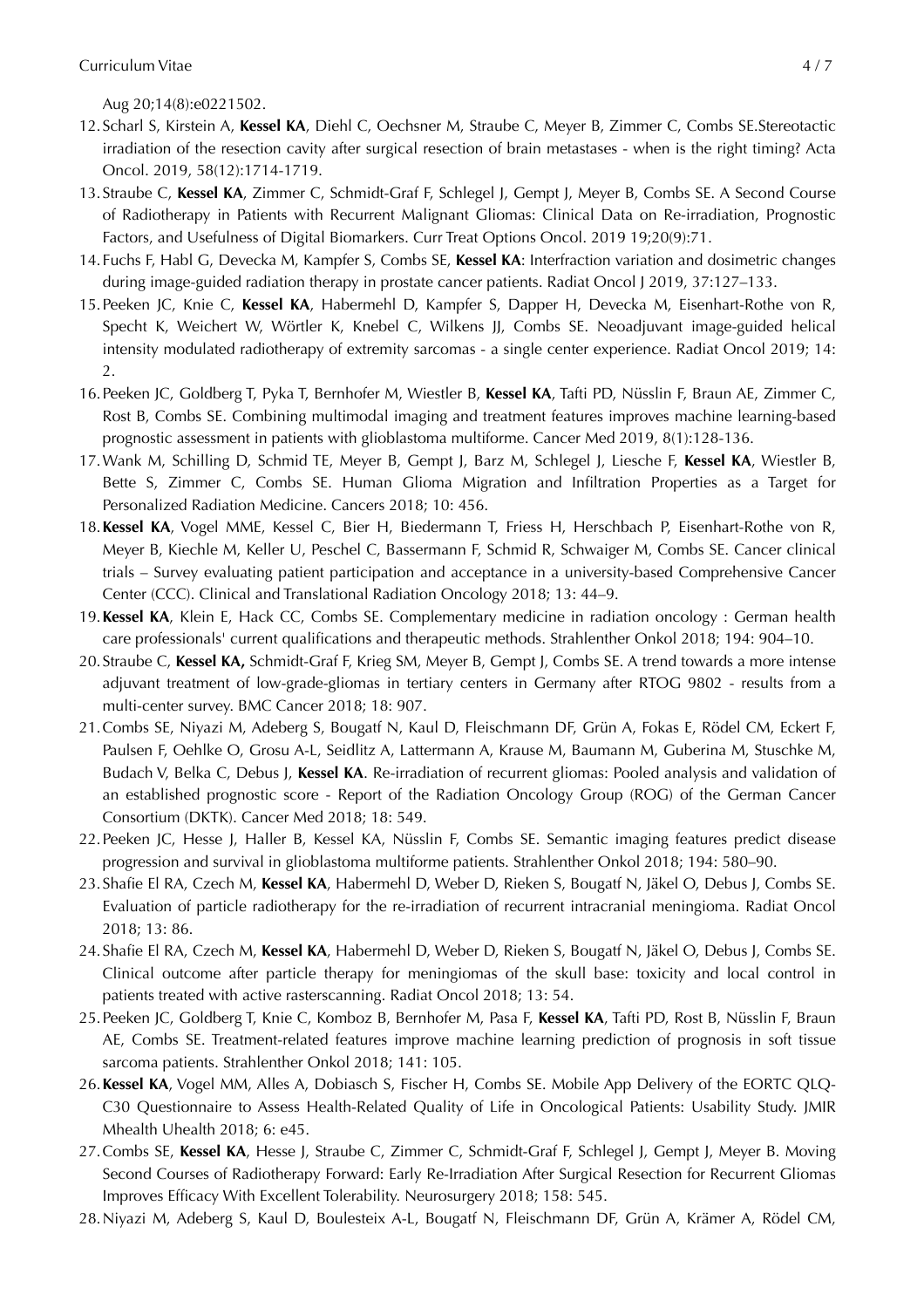Eckert F, Paulsen F, **Kessel KA**, Combs SE, Oehlke O, Grosu A-L, Seidlitz A, Lattermann A, Krause M, Baumann M, Guberina M, Stuschke M, Budach V, Belka C, Debus J. Independent validation of a new reirradiation risk score (RRRS) for glioma patients predicting post-recurrence survival: A multicenter DKTK/ ROG analysis. Radiother Oncol 2018; 127: 121–7.

- 29.Asadpour R, **Kessel KA,** Bruckner T, Sertel S, Combs SE. Randomized study exploring the combination of radiotherapy with two types of acupuncture treatment (ROSETTA): study protocol for a randomized controlled trial. Trials 2017; 18: 398.
- 30.**Kessel KA**, Hesse J, Straube C, Zimmer C, Schmidt-Graf F, Schlegel J, Meyer B, Combs SE. Modification and optimization of an established prognostic score after re-irradiation of recurrent glioma. PLoS One 2017; 12: e0180457-10.
- 31.**Kessel KA**, Fischer H, Oechnser M, Zimmer C, Meyer B, Combs SE. High-precision radiotherapy for meningiomas : Long-term results and patient-reported outcome (PRO). Strahlenther Onkol 2017; 29: 197.
- 32.**Kessel KA**, Vogel MM, Kessel C, Bier H, Biedermann T, Friess H, Herschbach P, Eisenhart-Rothe von R, Meyer B, Kiechle M, Keller U, Peschel C, Schmid RM, Combs SE. Mobile Health in Oncology: A Patient Survey About App-Assisted Cancer Care. JMIR Mhealth Uhealth 2017; 5: e81–7.
- 33.Habl G, Straube C, Schiller K, Duma MN, Oechsner M, **Kessel KA**, Eiber M, Schwaiger M, Kübler H, Gschwend JE, Combs SE. Oligometastases from prostate cancer: local treatment with stereotactic body radiotherapy (SBRT). BMC Cancer 2017; 17: 361.
- 34.Vogel MME, Combs SE, **Kessel KA**. mHealth and Application Technology Supporting Clinical Trials: Today's Limitations and Future Perspective of smartRCTs. Front Oncol 2017; 7: 262–6.
- 35.Lettner S, **Kessel KA**, Combs SE. Complementary and alternative medicine in radiation oncology. Strahlenther Onkol 2017; 16: 655.
- 36.**Kessel KA**, Hesse J, Straube C, Zimmer C, Schmidt-Graf F, Schlegel J, Meyer B, Combs SE. Validation of an established prognostic score after re-irradiation of recurrent glioma.Acta Oncologica 2017; 56: 422–6.
- 37.**Kessel KA**, Vogel MM, Schmidt-Graf F, Combs SE. Mobile Apps in Oncology: A Survey on Health Care Professionals' Attitude Toward Telemedicine, mHealth, and Oncological Apps. J Med Internet Res 2016; 18:e312–9.
- 38.**Kessel KA**, Lettner S, Kessel C, Bier H, Biedermann T, Friess H, Herrschbach P, Gschwend J E, Meyer B, Peschel C, Schmid R, Schwaiger M, Wolff K-D and Combs SE. Use of Complementary and Alternative Medicine (CAM) as part of the oncological treatment: Survey about patients' attitude towards CAM in a university-based Oncology Center in Germany. PLoS One. 2016; 11:e0165801.
- 39.**Kessel KA**, Fischer H, Vogel M, Oechsner M, Duma M N, Bier H, Meyer B and Combs SE. Fractionated vs. single fraction stereotactic radiotherapy in patients with vestibular schwannoma: Hearing preservation and patients' self-reported outcome based on an established questionnaire. Strahlenther Onkol 2017; 193: 192–9.
- 40.Specht HM, **Kessel KA**, Oechsner M, Meyer B, Zimmer C, Combs SE: HFSRT of the resection cavity in patients with brain metastases. Strahlenther Onkol. 2016;192:368–76.
- 41.Habl G, Uhl M, Katayama S, **Kessel KA**, Hatiboglu G, Hadaschik B, Edler L, Tichy D, Ellerbrock M, Haberer T, Wolf MB, Schlemmer H-P, Debus J, Herfarth K: Acute toxicity and quality of life in patients with prostate cancer treated with protons or carbon ions in a prospective randomized phase II study – the IPI trial. Int. J. Radiat. Oncol. Biol. Phys. 2016;95:435–43.
- 42.**Kessel KA**, Combs SE: Data management, documentation and analysis systems in radiation oncology: a multiinstitutional survey. Radiat Oncol 2015, 10:230.
- 43.Habl G, Katayama S, Uhl M, **Kessel KA**, Edler L, Debus J, Herfarth K, Sterzing F: Helical intensity-modulated radiotherapy of the pelvic lymph nodes with a simultaneous integrated boost to the prostate - first results of the PLATIN 1 trial. BMC Cancer 2015, 15:868.
- 44.Rieber JG, **Kessel KA**, Witt O, Behnisch W, Kulozik AE, Debus J, Combs SE: Treatment tolerance of particle therapy in pediatric patients. Acta Oncologica 2015, 54:1049–1055.
- 45.**Kessel KA**, Jäger A, Habermehl D, Rüppell J, Bendl R, Debus J, Combs SE: Changes in Gross Tumor Volume and Organ Motion Analysis During Neoadjuvant Radiochemotherapy in Patients With Locally Advanced Pancreatic Cancer Using an In-House Analysis System. Technol Cancer Res Treat 2015, 15:348–354.
- 46.Katayama S, Striecker T, **Kessel KA**, Sterzing F, Habl G, Edler L, Debus J, Herfarth K: Hypofractionated IMRT of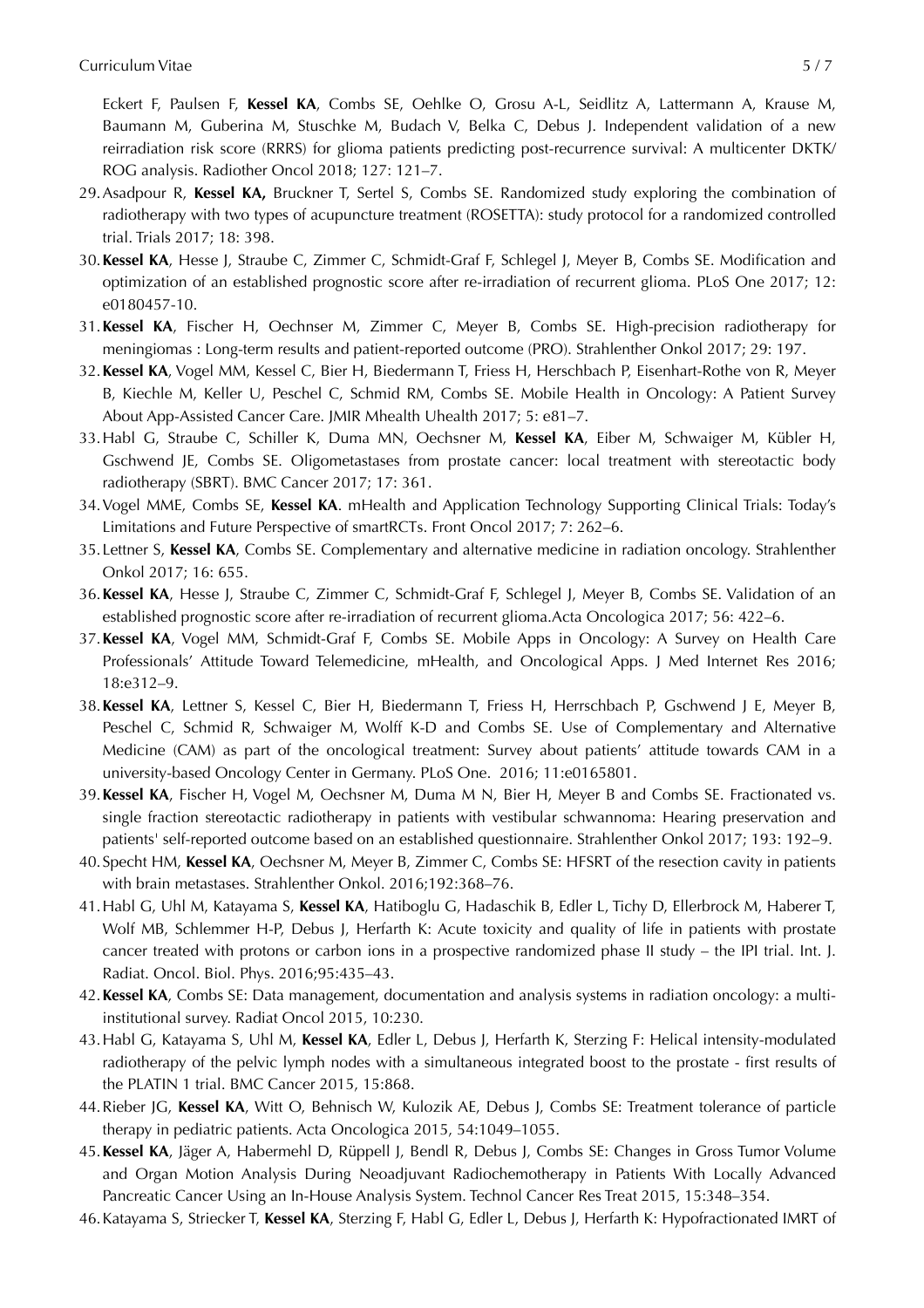the prostate bed after radical prostatectomy: acute toxicity in the PRIAMOS-1 trial. Int J Radiat Oncol Biol Phys 2014, 90:926–933.

- 47.Combs SE, Habermehl D, **Kessel KA**, Bergmann F, Werner J, Naumann P, Jäger D, Büchler MW, Debus J: Prognostic impact of CA 19-9 on outcome after neoadjuvant chemoradiation in patients with locally advanced pancreatic cancer. Ann Surg Oncol 2014, 21:2801–2807.
- 48.Koerber SA, Slynko A, Haefner MF, Krug D, Schoneweg C, **Kessel KA**, Kopp-Schneider A, Herfarth K, Debus J, Sterzing F: Efficacy and toxicity of chemoradiation in patients with anal cancer - a retrospective analysis. Radiat Oncol 2014, 9:113.
- 49.**Kessel KA**, Bohn C, Engelmann U, Oetzel D, Bougatf N, Bendl R, Debus J, Combs SE: Five-year experience with setup and implementation of an integrated database system for clinical documentation and research. Comput Methods Programs Biomed 2014, 114:206–217.
- 50.Katayama S, Habl G, **Kessel KA**, Edler L, Debus J, Herfarth K, Sterzing F: Helical intensity-modulated Radiotherapy of the Pelvic Lymph Nodes with Integrated Boost to the Prostate Bed - Initial Results of the PLATIN 3 Trial. BMC Cancer 2014, 14:20.
- 51.Combs SE, Salehi-Allameh B, Habermehl D, **Kessel KA**, Welzel T, Debus J: Clinical response and tumor control based on long-term follow-up and patient-reported outcomes in patients with chemodectomas of the skull base and head and neck region treated with highly conformal radiation therapy. Head Neck 2014, 36:22–27.
- 52.Combs SE, Habermehl D, **Kessel KA**, Bergmann F, Werner J, Brecht IC, Schirmacher P, Jäger D, Büchler MW, Debus J: Intensity modulated radiotherapy as neoadjuvant chemoradiation for the treatment of patients with locally advanced pancreatic cancer : Outcome analysis and comparison with a 3D-treated patient cohort. Strahlenther Onkol 2013, 189:738–744.
- 53.Combs SE, **Kessel KA**, Habermehl D, Haberer T, Jäkel O, Debus J: Proton and carbon ion radiotherapy for primary brain tumors and tumors of the skull base. Acta Oncol 2013, 52:1504–1509.
- 54.**Kessel KA**, Habermehl D, Jäger A, Floca RO, Zhang L, Bendl R, Debus J, Combs SE: Development and validation of automatic tools for interactive recurrence analysis in radiation therapy: optimization of treatment algorithms for locally advanced pancreatic cancer. Radiat Oncol 2013, 8:138.
- 55.Combs SE, Welzel T, Habermehl D, Rieken S, Dittmar J-O, **Kessel KA**, Jäkel O, Haberkorn U, Debus J: Prospective evaluation of early treatment outcome in patients with meningiomas treated with particle therapy based on target volume definition with MRI and 68Ga-DOTATOC-PET. Acta Oncol 2013, 52:514–520.
- 56.Combs SE, Welzel T, **Kessel KA**, Habermehl D, Rieken S, Schramm O, Debus J: Hearing preservation after radiotherapy for vestibular schwannomas is comparable to hearing deterioration in healthy adults and is accompanied by local tumor control and a highly preserved quality of life (QOL) as patients' self-reported outcome. Radiother Oncol 2013, 106:175–180.
- 57.Hauswald H, Rieken S, Ecker S, **Kessel KA**, Herfarth K, Debus J, Combs SE: First experiences in treatment of low-grade glioma grade I and II with proton therapy. Radiat Oncol 2012, 7:189.
- 58.**Kessel KA**, Habermehl D, Bohn C, Jäger A, Floca RO, Zhang L, Bougatf N, Bendl R, Debus J, Combs SE: [Database supported electronic retrospective analyses in radiation oncology: establishing a workflow using the example of pancreatic cancer]. Strahlenther Onkol 2012, 188:1119–1124.
- 59.Combs SE, **Kessel KA**, Herfarth K, Jensen A, Oertel S, Blattmann C, Ecker S, Hoess A, Martin E, Witt O, Jäkel O, Kulozik AE, Debus J: Treatment of pediatric patients and young adults with particle therapy at the Heidelberg Ion Therapy Center (HIT): establishment of workflow and initial clinical data. Radiat Oncol 2012, 7:170.
- 60.**Kessel KA**, Bougatf N, Bohn C, Habermehl D, Oetzel D, Bendl R, Engelmann U, Orecchia R, Fossati P, Pötter R, Dosanjh M, Debus J, Combs SE: Connection of European particle therapy centers and generation of a common particle database system within the European ULICE-framework. Radiat Oncol 2012, 7:115.
- 61.Habermehl D, **Kessel KA**, Welzel T, Hof H, Abdollahi A, Bergmann F, Rieken S, Weitz J, Werner J, Schirmacher P, Büchler MW, Debus J, Combs SE: Neoadjuvant chemoradiation with Gemcitabine for locally advanced pancreatic cancer. Radiat Oncol 2012, 7:28.